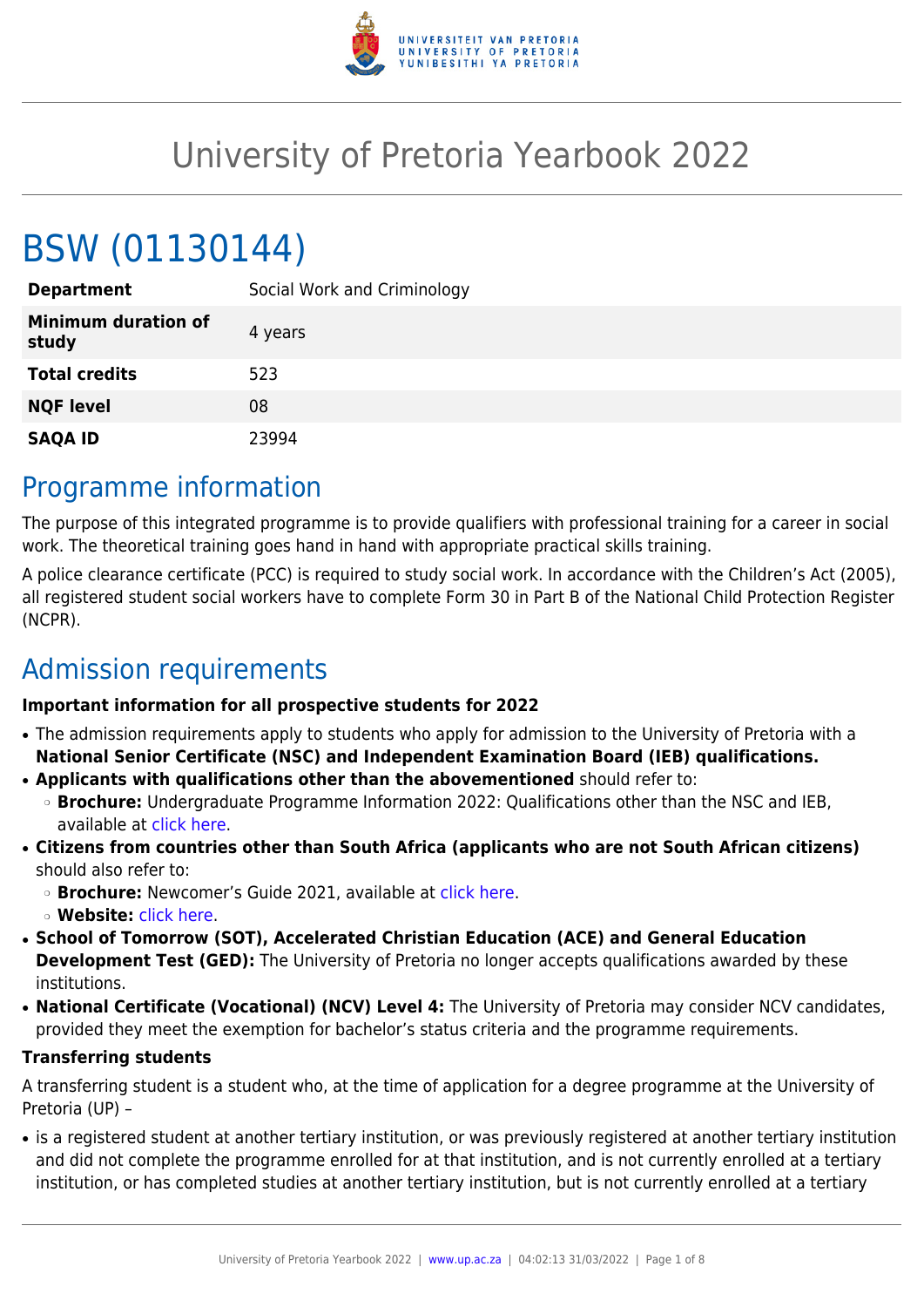

institution, or has started with tertiary studies at UP, then moved to another tertiary institution and wants to be readmitted at UP.

A transferring student will be considered for admission based on

- an NSC or equivalent qualification with exemption to bachelor's or diploma studies (whichever is applicable); and meeting the minimum faculty-specific subject requirements at NSC or tertiary level; or having completed a higher certificate at a tertiary institution with faculty-specific subjects/modules passed (equal to or more than 50%), as well as complying with faculty rules on admission;
- previous academic performance (must have passed all modules registered for up to the closing date of application ) or as per faculty regulation/promotion requirements;
- a certificate of good conduct.

**Note:** Students who have been dismissed at the previous institution due to poor academic performance, will not be considered for admission to UP.

#### **Returning students**

A returning student is a student who, at the time of application for a degree programme –

• is a registered student at UP, and wants to transfer to another degree at UP, or was previously registered at UP and did not complete the programme enrolled for, and did not enrol at another tertiary institution in the meantime (including students who applied for leave of absence), or has completed studies at UP, but is not currently enrolled or was not enrolled at another tertiary institution after graduation.

A returning student will be considered for admission based on

- an NSC or equivalent qualification with exemption to bachelor's or diploma studies (whichever is applicable); and meeting the minimum faculty-specific subject requirements at NSC or tertiary level; or previous academic performance (should have a cumulative weighted average of at least 50% for the programme enrolled for);
- having applied for and was granted leave of absence.

**Note:** Students who have been excluded/dismissed from a faculty due to poor academic performance may be considered for admission to another programme at UP. The Admissions Committee may consider such students if they were not dismissed more than twice. Only ONE transfer between UP faculties will be allowed, and a maximum of two (2) transfers within a faculty.

#### **Important faculty-specific information on undergraduate programmes for 2022**

- The closing date is an administrative admission guideline for non-selection programmes. Once a non-selection programme is full and has reached the institutional targets, then that programme will be closed for further admissions, irrespective of the closing date. However, if the institutional targets have not been met by the closing date, then that programme will remain open for admissions until the institutional targets are met.
- Life Orientation is excluded when calculating the APS.
- Faculty Yearbooks: [click here](http://www.up.ac.za/yearbooks/home).
- All modules (excluding foreign language modules) will only be presented in English, as English is the language of tuition, communication and correspondence.

#### **1. You will be considered for conditional admission if space allows, and if you:**

- are a Grade 11 applicant (with an APS of 30 or more excluding Life Orientation), please submit your final Grade 11 examination results, and have a National Senior Certificate (NSC) with university endorsement or an equivalent qualification; OR
- are transferring from other recognised institutions to the University of Pretoria; OR
- are a graduate or have graduate status from another recognised tertiary institution; OR
- are a graduate of another Faculty at the University of Pretoria; AND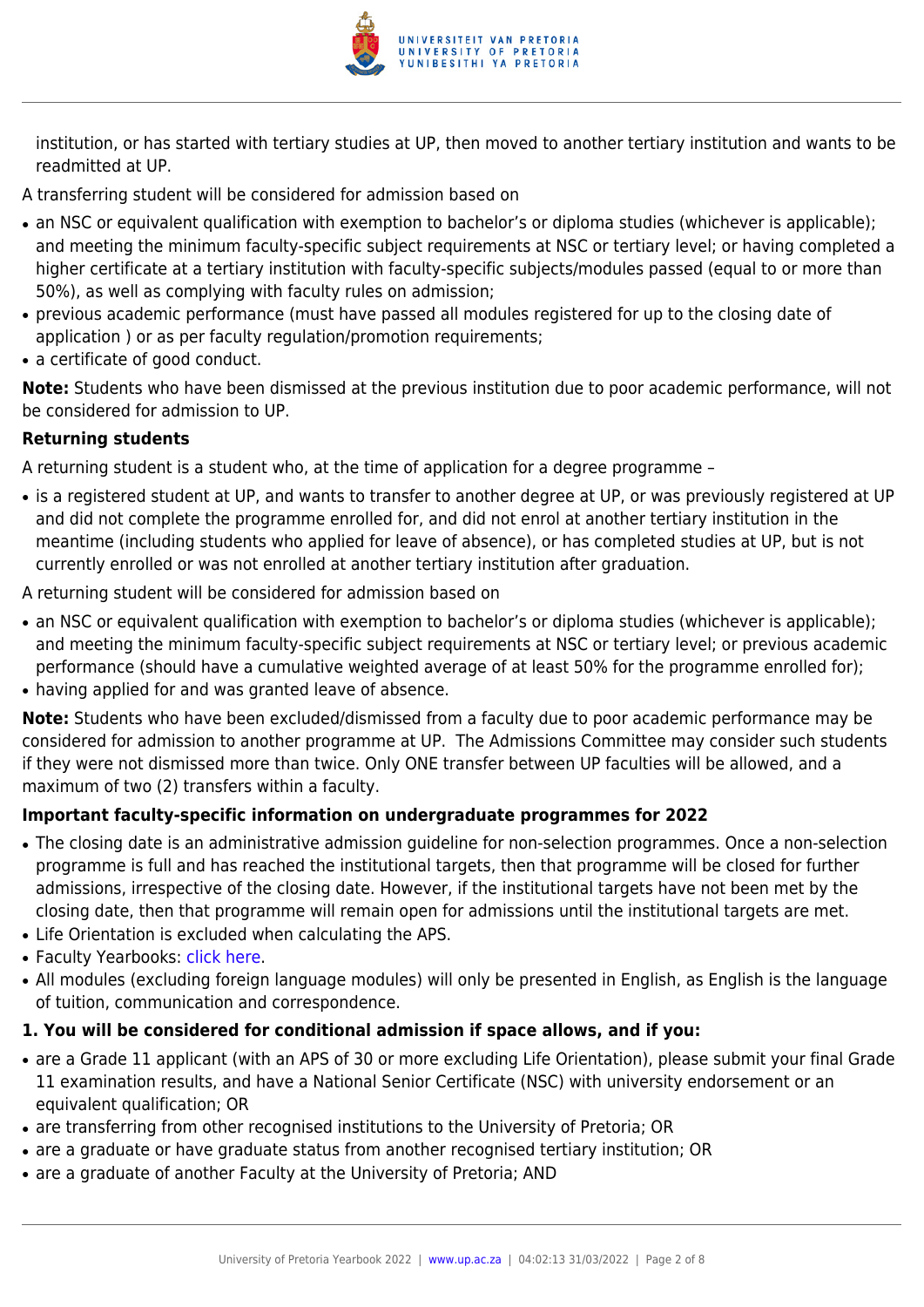

• comply with the minimum subject requirements and achievement levels, as well as the APS requirements of specific programmes.

If you are an applicant from a country other than South Africa, please apply for conditional admission based on your final results equivalent to Grade 11. Final admission is based on the qualification equivalent to the NSC.

#### **2. You will be considered for final admission to degree studies if space allows, and if you:**

- have a National Senior Certificate (NSC) or equivalent qualification with admission to bachelor's degree studies, and comply with the minimum subject requirements as well as the APS requirements of your chosen programme; OR
- are a student transferring from another recognised tertiary institution and comply with the programme requirements; OR
- have graduate status from another recognised tertiary institution or are a graduate of another Faculty at the University of Pretoria.

If you are a citizen from a country other than South Africa or are a student with other qualifications equivalent to the NSC (including school qualifications from other countries, eg Spain, New Zealand, etc), you must obtain a Complete Exemption Certificate or a Foreign Conditional Exemption Certificate based on your international ('foreign') qualifications. Certificates can only be obtained from Universities South Africa (USAf) at [click here](http://www.mb.usaf.ac.za). In addition, these candidates must meet the relevant programme admission requirements.

#### **University of Pretoria website: [click here](http://www.up.ac.za/faculty-of-humanities)**

| <b>Minimum requirements</b> |            |                     |
|-----------------------------|------------|---------------------|
| <b>Achievement level</b>    |            |                     |
| <b>English Home</b>         |            |                     |
| <b>Language or English</b>  | <b>APS</b> | <b>APS</b>          |
| <b>First Additional</b>     | (Grade 11) | (NSC/IEB completed) |
| Language                    |            |                     |
| .5                          | 30         | 28                  |
|                             |            |                     |

\* To retain admission, candidates must obtain an APS of at least 28 in the NSC/IEB.

\* A police clearance certificate (PCC) is required to study social work. In terms of the Children's Act (2005), all registered student social workers have to complete Form 30 in Part B of the National Child Protection Register (NCPR).

# Other programme-specific information

- Students who are deemed to be at risk of their level of academic literacy are compelled to take ALL 110 and ALL 125.
- Students who, based on their Grade 12 results for English (Home Language/First additional language), meet the requirements for ALL 110 and ALL 125, should register for a language to the value of 12 credits. ENG 118 or SEP 110 or ZUL 110 is suggested as a substitute for ALL 110 and ALL 125.
- In order to be admitted to year level 2, students are selected according to academic achievement, (i.e. GPA = 60), aptituted tests and an interview which carry an equal weight. This selection process applies also to students from other universities applying for continuation of the social work studies at UP. Further information is available from the programme coordinator.
- No student will be allowed to commence with the fourth year of the BSW before the successful completion of all the social work modules up to the third-year level, as well as all modules in the first and second year of the BSW programme.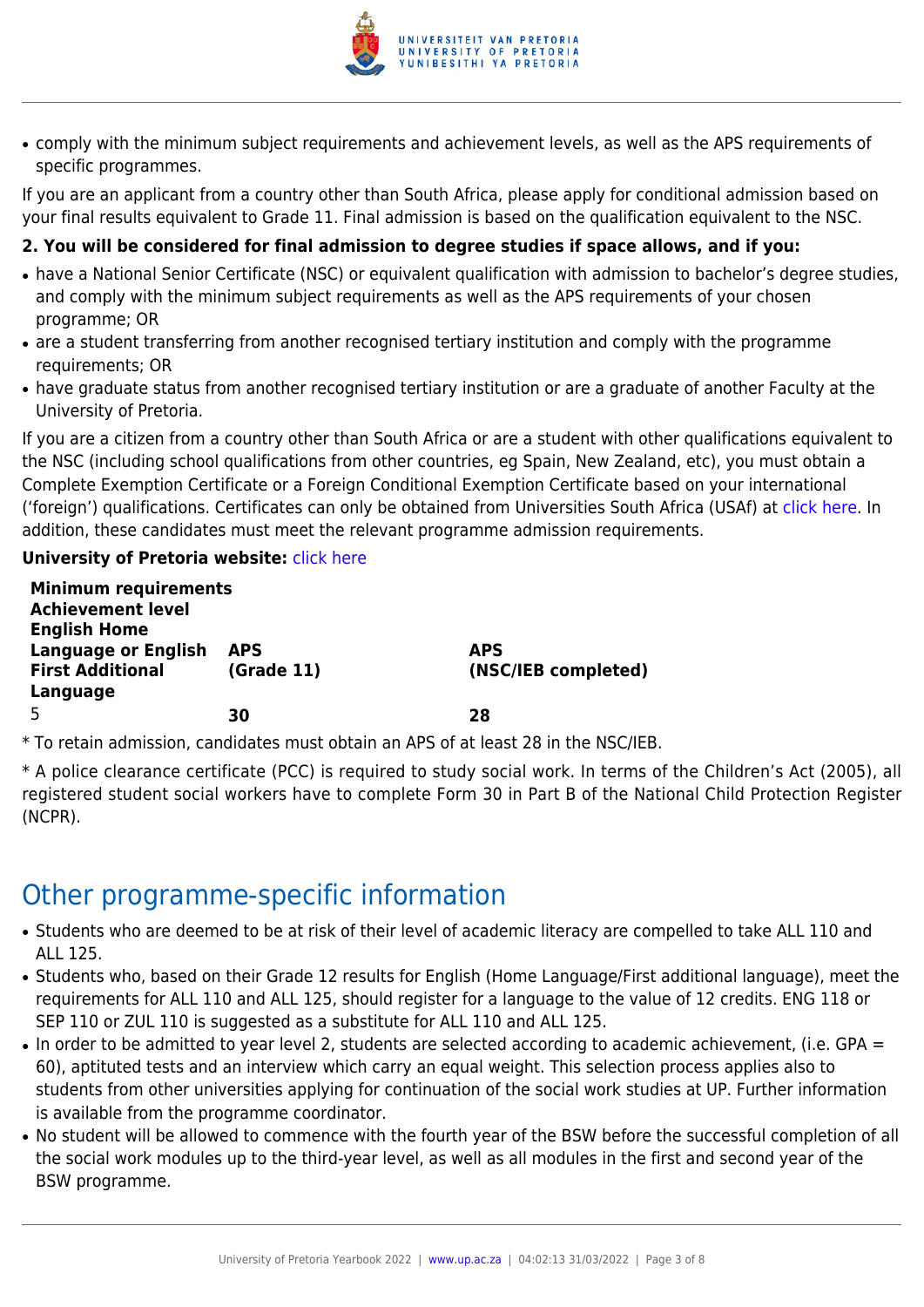

# Pass with distinction

A student has to obtain a grade point average (GPA) of at least 75% (not rounded) for the final-year modules in the BSW programme (i.e., MWT 452, MWT 454, MWT 455 and MWP 400) in order to pass the degree with distinction.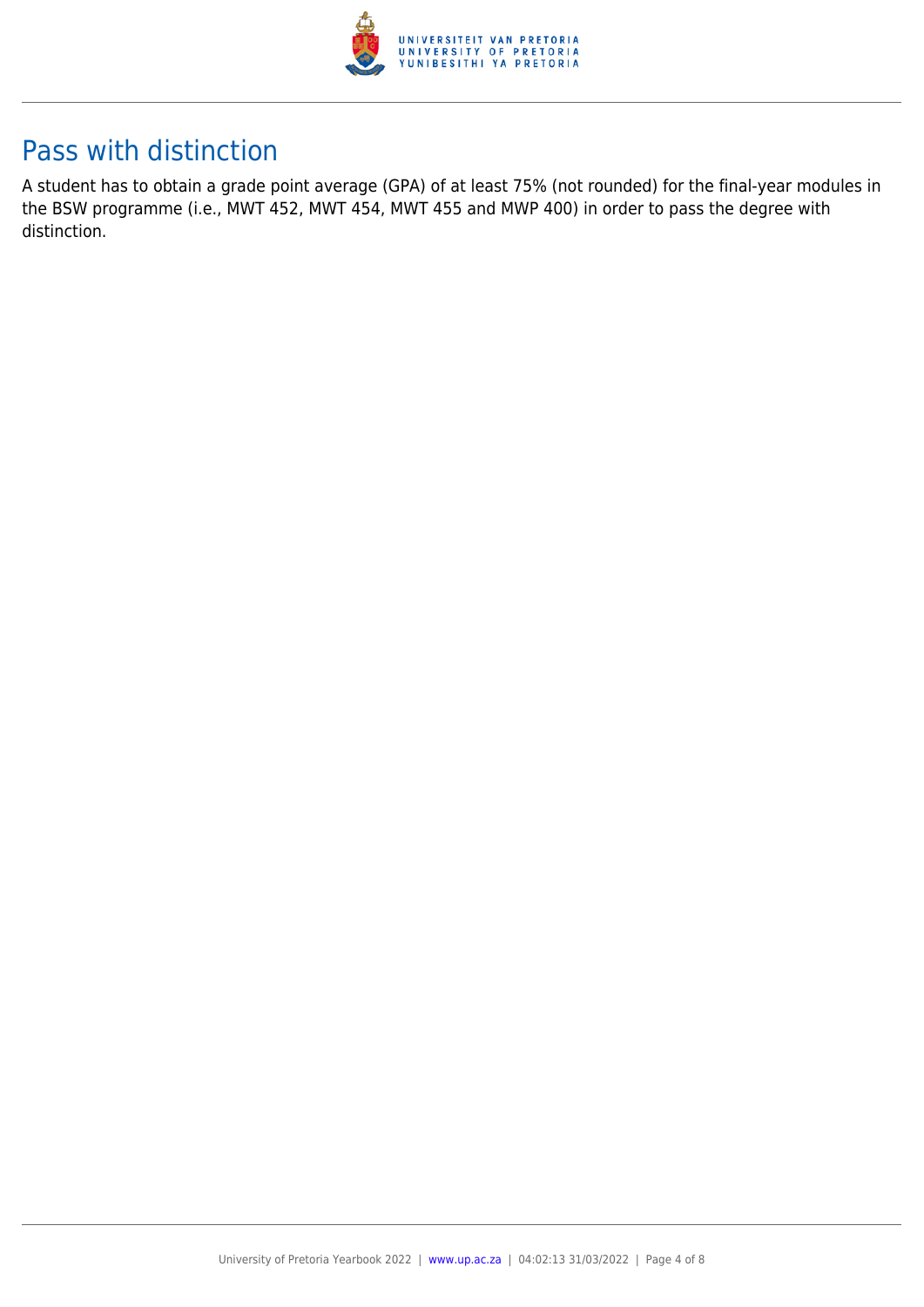

# Curriculum: Year 1

#### **Minimum credits: 122**

Core modules-special note Select either APL 110 and APL 120 or Soc 110 and 120

### **Fundamental modules**

[Academic information management 111](https://www.up.ac.za/yearbooks/2022/modules/view/AIM 111) (AIM 111) - Credits: 4.00 [Academic information management 121](https://www.up.ac.za/yearbooks/2022/modules/view/AIM 121) (AIM 121) - Credits: 4.00 [Academic literacy 110](https://www.up.ac.za/yearbooks/2022/modules/view/ALL 110) (ALL 110) - Credits: 6.00 [Academic literacy for Humanities 125](https://www.up.ac.za/yearbooks/2022/modules/view/ALL 125) (ALL 125) - Credits: 6.00 [English for specific purposes 118](https://www.up.ac.za/yearbooks/2022/modules/view/ENG 118) (ENG 118) - Credits: 12.00 [Sepedi for beginners 110](https://www.up.ac.za/yearbooks/2022/modules/view/SEP 110) (SEP 110) - Credits: 12.00 [Academic orientation 101](https://www.up.ac.za/yearbooks/2022/modules/view/UPO 101) (UPO 101) - Credits: 0.00 [isiZulu for beginners 110](https://www.up.ac.za/yearbooks/2022/modules/view/ZUL 110) (ZUL 110) - Credits: 12.00

### **Core modules**

[Introduction to Social Anthropology 110](https://www.up.ac.za/yearbooks/2022/modules/view/APL 110) (APL 110) - Credits: 12.00 [Advanced introduction to Social Anthropology 120](https://www.up.ac.za/yearbooks/2022/modules/view/APL 120) (APL 120) - Credits: 12.00 [Criminology 110](https://www.up.ac.za/yearbooks/2022/modules/view/KRM 110) (KRM 110) - Credits: 12.00 [Criminology 120](https://www.up.ac.za/yearbooks/2022/modules/view/KRM 120) (KRM 120) - Credits: 12.00 [Social work in practice 161](https://www.up.ac.za/yearbooks/2022/modules/view/MWP 161) (MWP 161) - Credits: 6.00 [Social work theory 110](https://www.up.ac.za/yearbooks/2022/modules/view/MWT 110) (MWT 110) - Credits: 12.00 [Social work theory 120](https://www.up.ac.za/yearbooks/2022/modules/view/MWT 120) (MWT 120) - Credits: 12.00 [Psychology 110](https://www.up.ac.za/yearbooks/2022/modules/view/SLK 110) (SLK 110) - Credits: 12.00 [Psychology 120](https://www.up.ac.za/yearbooks/2022/modules/view/SLK 120) (SLK 120) - Credits: 12.00 [Sociology 110](https://www.up.ac.za/yearbooks/2022/modules/view/SOC 110) (SOC 110) - Credits: 12.00 [Sociology 120](https://www.up.ac.za/yearbooks/2022/modules/view/SOC 120) (SOC 120) - Credits: 12.00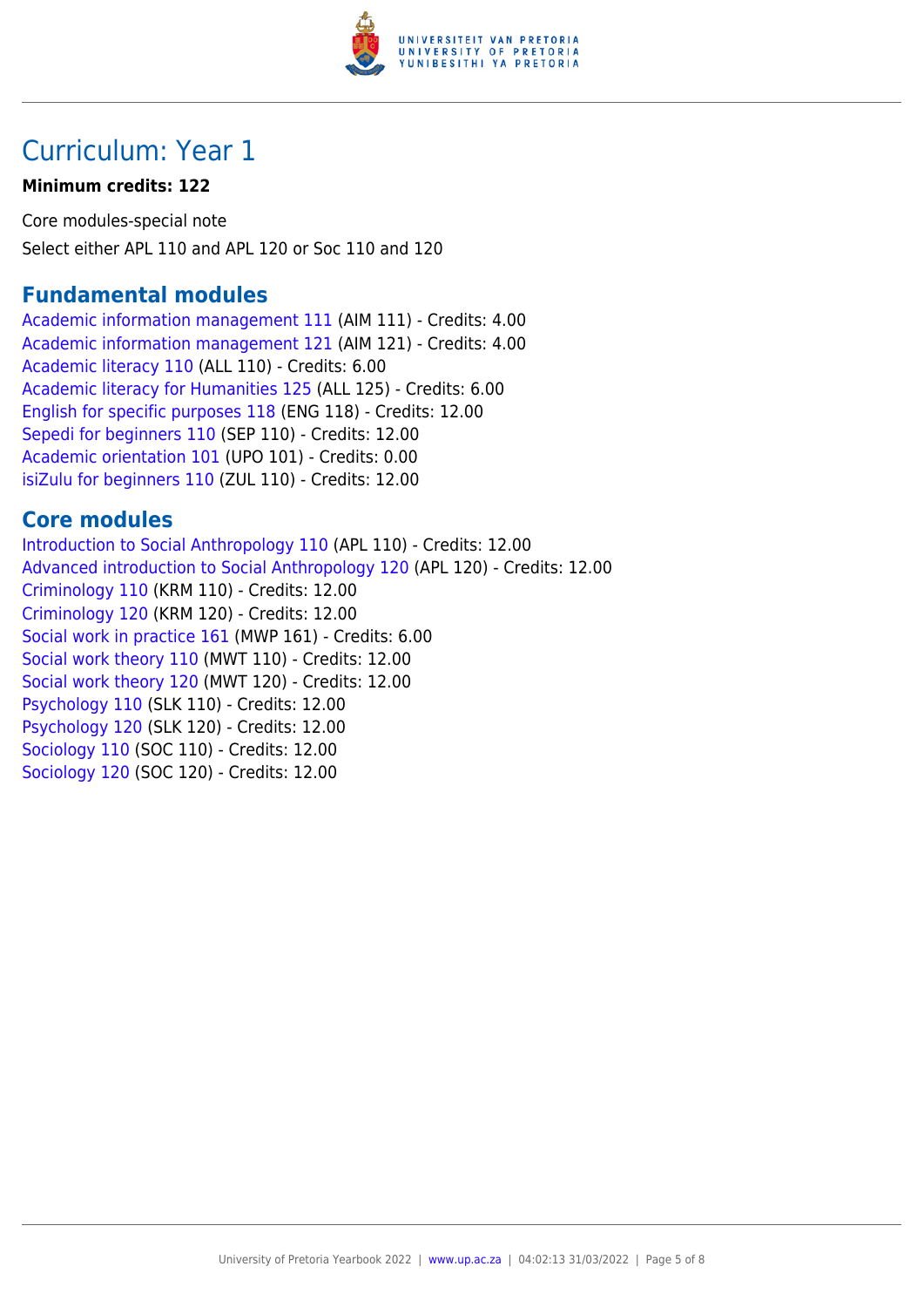

# Curriculum: Year 2

#### **Minimum credits: 156**

Core modules- special note

- -If Criminology is selected up to third-year level, students also have to select SLK 210 and SOC 220 or APL 210.
- -If Psychology is selected up to third-year level, students also have to select KRM 220 and SOC 220 or APL 210.
- -If Sociology is selected up to third-year level, students also have to select KRM 220 and SLK 210 .
- -If Anthropology is selected up to third-year level, students also have to select KRM 220 and SLK 210.
- Elective modules- special note:

Select one of the following: KRM 210 (20) or SLK 220 (20) or SOC 210 (20) or APL 220 (20).

### **Core modules**

[Sex, culture and society 210](https://www.up.ac.za/yearbooks/2022/modules/view/APL 210) (APL 210) - Credits: 20.00 [Criminology 220](https://www.up.ac.za/yearbooks/2022/modules/view/KRM 220) (KRM 220) - Credits: 20.00 [Social work in practice 261](https://www.up.ac.za/yearbooks/2022/modules/view/MWP 261) (MWP 261) - Credits: 12.00 [Social work theory 210](https://www.up.ac.za/yearbooks/2022/modules/view/MWT 210) (MWT 210) - Credits: 15.00 [Social work theory 220](https://www.up.ac.za/yearbooks/2022/modules/view/MWT 220) (MWT 220) - Credits: 15.00 [Business management 114](https://www.up.ac.za/yearbooks/2022/modules/view/OBS 114) (OBS 114) - Credits: 10.00 [Business management 124](https://www.up.ac.za/yearbooks/2022/modules/view/OBS 124) (OBS 124) - Credits: 10.00 [Psychology 210](https://www.up.ac.za/yearbooks/2022/modules/view/SLK 210) (SLK 210) - Credits: 20.00 [Sociology 220](https://www.up.ac.za/yearbooks/2022/modules/view/SOC 220) (SOC 220) - Credits: 20.00 [Social welfare law 110](https://www.up.ac.za/yearbooks/2022/modules/view/WRG 110) (WRG 110) - Credits: 7.00 [Social welfare law 120](https://www.up.ac.za/yearbooks/2022/modules/view/WRG 120) (WRG 120) - Credits: 7.00

### **Elective modules**

[Anthropology 220](https://www.up.ac.za/yearbooks/2022/modules/view/APL 220) (APL 220) - Credits: 20.00 [Criminology 210](https://www.up.ac.za/yearbooks/2022/modules/view/KRM 210) (KRM 210) - Credits: 20.00 [Psychology 220](https://www.up.ac.za/yearbooks/2022/modules/view/SLK 220) (SLK 220) - Credits: 20.00 [Sociology 210](https://www.up.ac.za/yearbooks/2022/modules/view/SOC 210) (SOC 210) - Credits: 20.00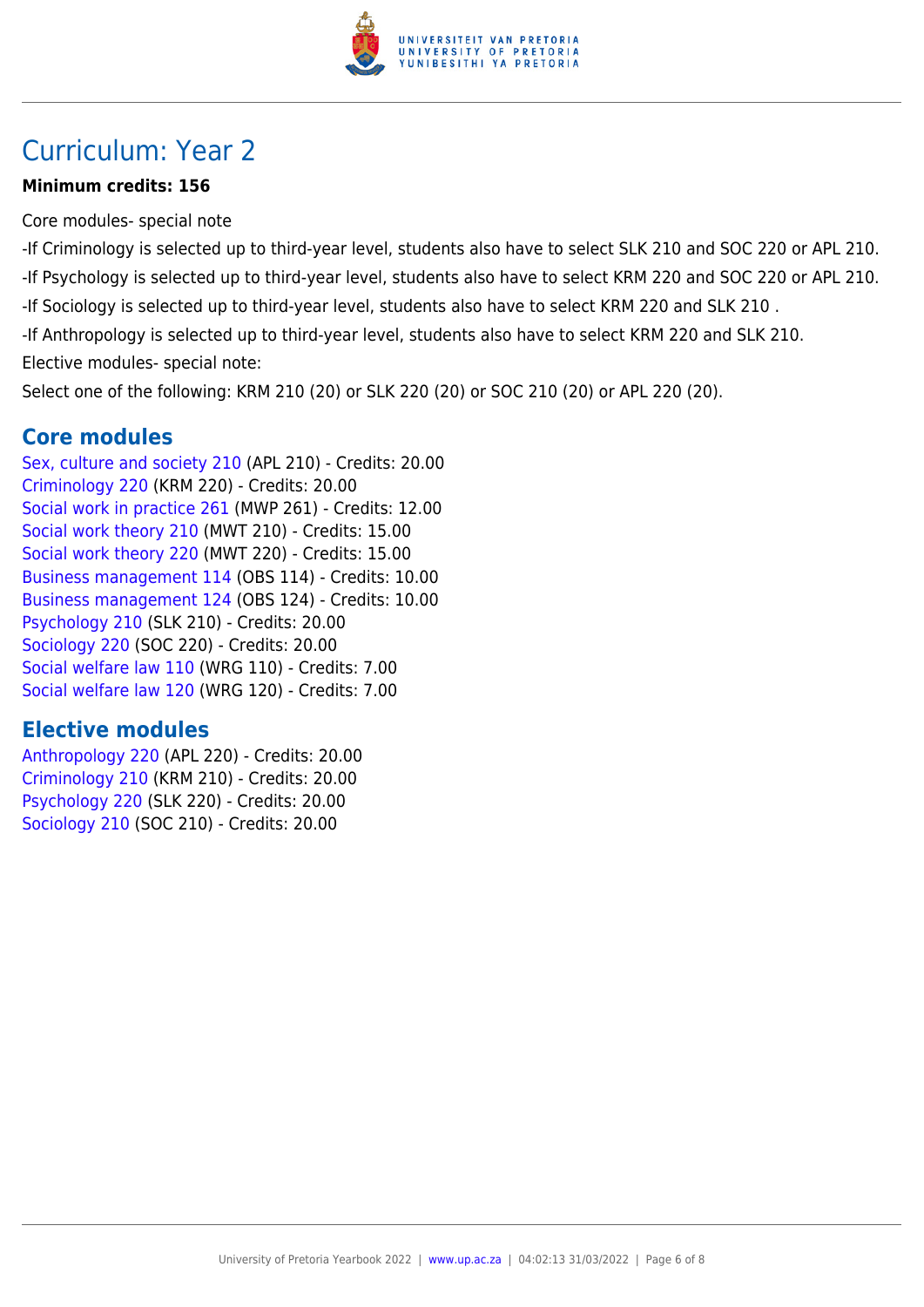

# Curriculum: Year 3

#### **Minimum credits: 125**

Elective modules-special note

Select one of the following module pairs to the c redit value of 60: KRM 310 and KRM 320; or SOC 310 and SOC 321; or SLK 310 and SLK 320; or APL 310 and APL 320.

### **Core modules**

[Social work in practice 361](https://www.up.ac.za/yearbooks/2022/modules/view/MWP 361) (MWP 361) - Credits: 25.00 [Social work theory 311](https://www.up.ac.za/yearbooks/2022/modules/view/MWT 311) (MWT 311) - Credits: 20.00 [Social work theory 321](https://www.up.ac.za/yearbooks/2022/modules/view/MWT 321) (MWT 321) - Credits: 20.00

### **Elective modules**

[Decoloniality, Anthropology and Africa 310](https://www.up.ac.za/yearbooks/2022/modules/view/APL 310) (APL 310) - Credits: 30.00 [Anthropology 320](https://www.up.ac.za/yearbooks/2022/modules/view/APL 320) (APL 320) - Credits: 30.00 [Criminology 310](https://www.up.ac.za/yearbooks/2022/modules/view/KRM 310) (KRM 310) - Credits: 30.00 [Criminology 320](https://www.up.ac.za/yearbooks/2022/modules/view/KRM 320) (KRM 320) - Credits: 30.00 [Psychology 310](https://www.up.ac.za/yearbooks/2022/modules/view/SLK 310) (SLK 310) - Credits: 30.00 [Psychology 320](https://www.up.ac.za/yearbooks/2022/modules/view/SLK 320) (SLK 320) - Credits: 30.00 [Sociology 310](https://www.up.ac.za/yearbooks/2022/modules/view/SOC 310) (SOC 310) - Credits: 30.00 [Sociology 321](https://www.up.ac.za/yearbooks/2022/modules/view/SOC 321) (SOC 321) - Credits: 30.00